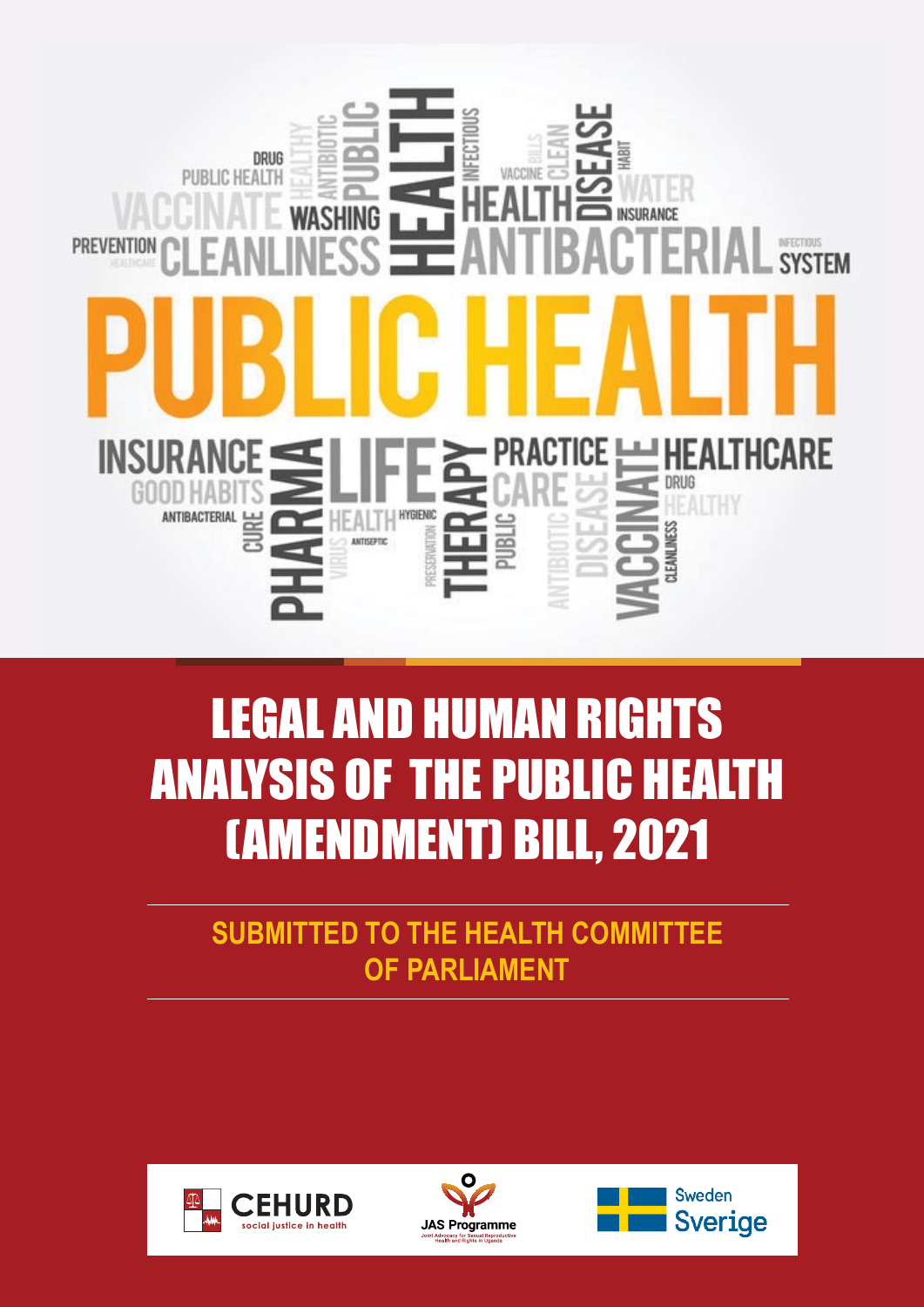## **TABLE OF CONTENT**

| 1.0 | Background and Introduction --------- -----------       | 03 |
|-----|---------------------------------------------------------|----|
| 2.0 |                                                         | 04 |
| 3.0 |                                                         | 04 |
| 4.0 |                                                         | 04 |
| 5.0 | Summary of the key observations and recommendations-    | 05 |
| 6.0 | Analysis of the Public Health (Amendment) Bill 2021---- | 07 |
| 7.0 |                                                         | 17 |
| 8.0 |                                                         | 18 |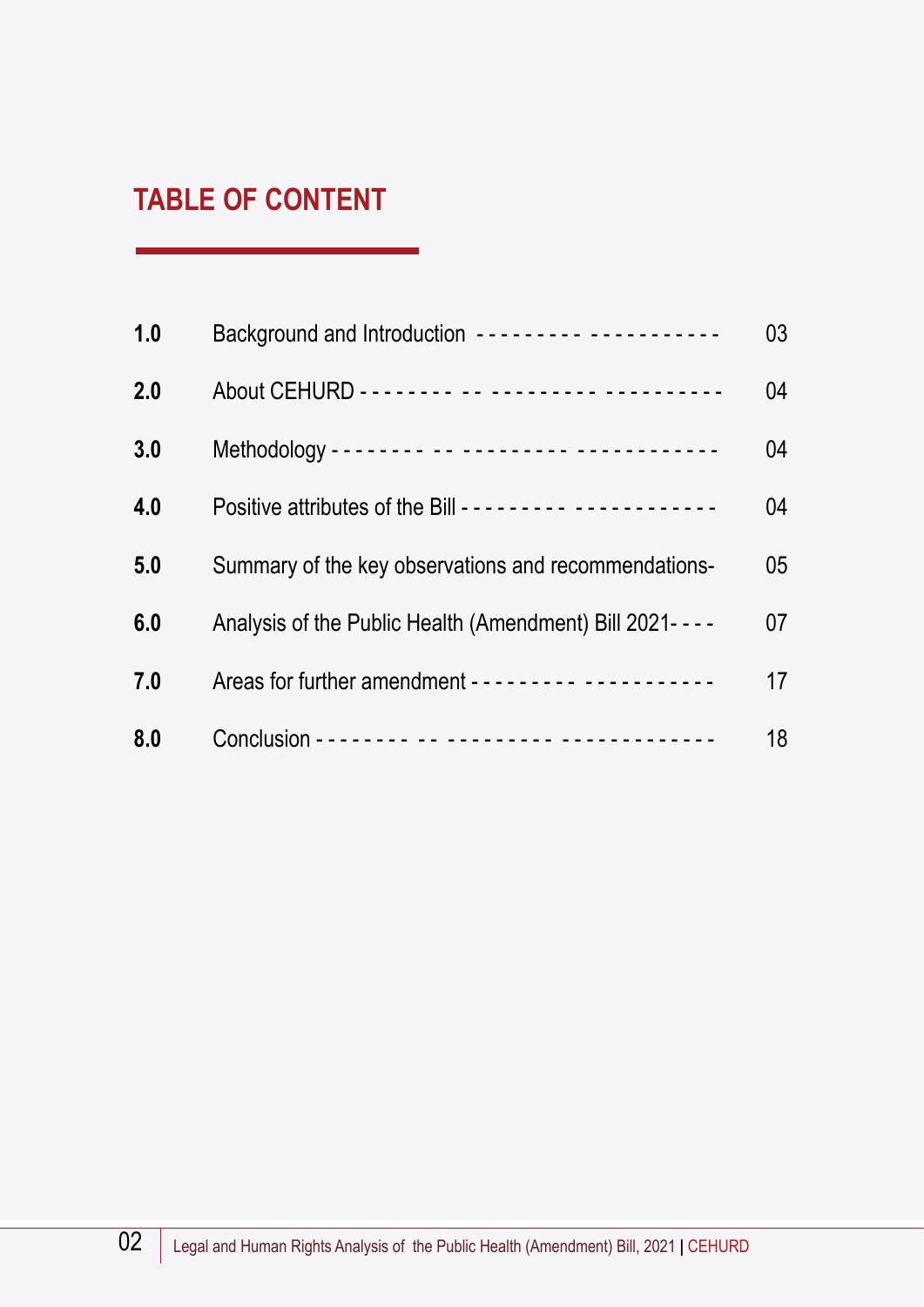#### **1.0 BACKGROUND AND INTRODUCTION**

Over the past decades, many countries across the globe have encountered complex health emergencies that have had an overarching effect on their public health systems. For instance, in 1918, 500 million people were infected with Influenza, 34 million people are living with HIV/AIDS worldwide, the Ebola outbreak in West Africa in 2013 which claimed  $11,000$  lives<sup>1</sup> and repeated such outbreaks in Uganda and currently the World is grappling with COVID-19 with confirmed cases being in a range of 68,193,928<sup>2</sup>. Learning from the experience of John Snow who used the public health approach to trace and manage the cause of cholera in London that claimed lives of people in the 1800s, a public health legislation should therefore, not lose sight of basic functions of public health agencies which include; maintaining vital statistics, environmental sanitation, controlling communicable disease

(immunization, surveillance), improving maternal and child health and health education for personal hygiene and guidance on when to seek medical care<sup>3</sup>. World Health Organization has estimated that by 2030, there will be 52 million deaths per year caused by Non-communicable diseases (NCDs)4 . NCDs have been reported to have risen over the past decade especially in lowand middle-income countries (LMICs) and are predicted to become the leading cause of death in the region by 2030<sup>5</sup>. In pursuit of their mandate, public health agencies are expected to observe social justice which is a central pillar in public health. It is thus critical to note that a public health legislation should be anchored on a blended approach of the public health and human rights lens.

#### Like other countries in the region,

<sup>1.</sup> UNDP. Ebola Outbreak in West Africa. https://www.undp.org/ crisis-response/past-crises/west-africa?utm\_source=EN&utm\_ medium=GSR&utm\_content=US\_UNDP\_PaidSearch\_Brand\_English&utm\_campaign=CENTRAL&c\_src=CENTRAL&c\_src2=GS-R&gclid=EAIaIQobChMI5MfVp82v9gIVh-FRCh1qeQEgE-AAYASAAEgKKSPD\_BwE

<sup>2.</sup>https://www.gavi.org/covid19?utm\_campaign=Campaign%20 7&utm\_medium=Medium%201&utm\_source=Source%20 5&gclid=CjwKCAiApfeQBhAUEiwA7K\_UH8BSS4ZGH97RekhE njcCObmSmck9yTK1JGYjoJ2FdO-MpYmwZZl3LhoCpZkQAvD\_ BwE, Accessed on 2nd March 2022.

<sup>3.</sup> Roy Grant , Bridge between Public Health and Primary Health care, (2012), Am J Public Health. 2012 Jun;102 Suppl 3(Suppl 3):S304.

<sup>4.</sup> Global status report on non communicable diseases 2014. Geneva: World Health Organization; 2014:2019

<sup>5.</sup> Meghani A, Ssemugabo C, Pariyo G et al, March 2021. Curbing the Rise of Noncommunicable Diseases in Uganda: Perspectives of Policy Actors. Global Health: Science and Practice March 2021, 9(1):149-159; https://www.ghspjournal. org/content/9/1/149#:~:text=Of%20the%2097%2C600%20 deaths%20in,%2C%20tobacco%20use%2C%20and%20 alcohol.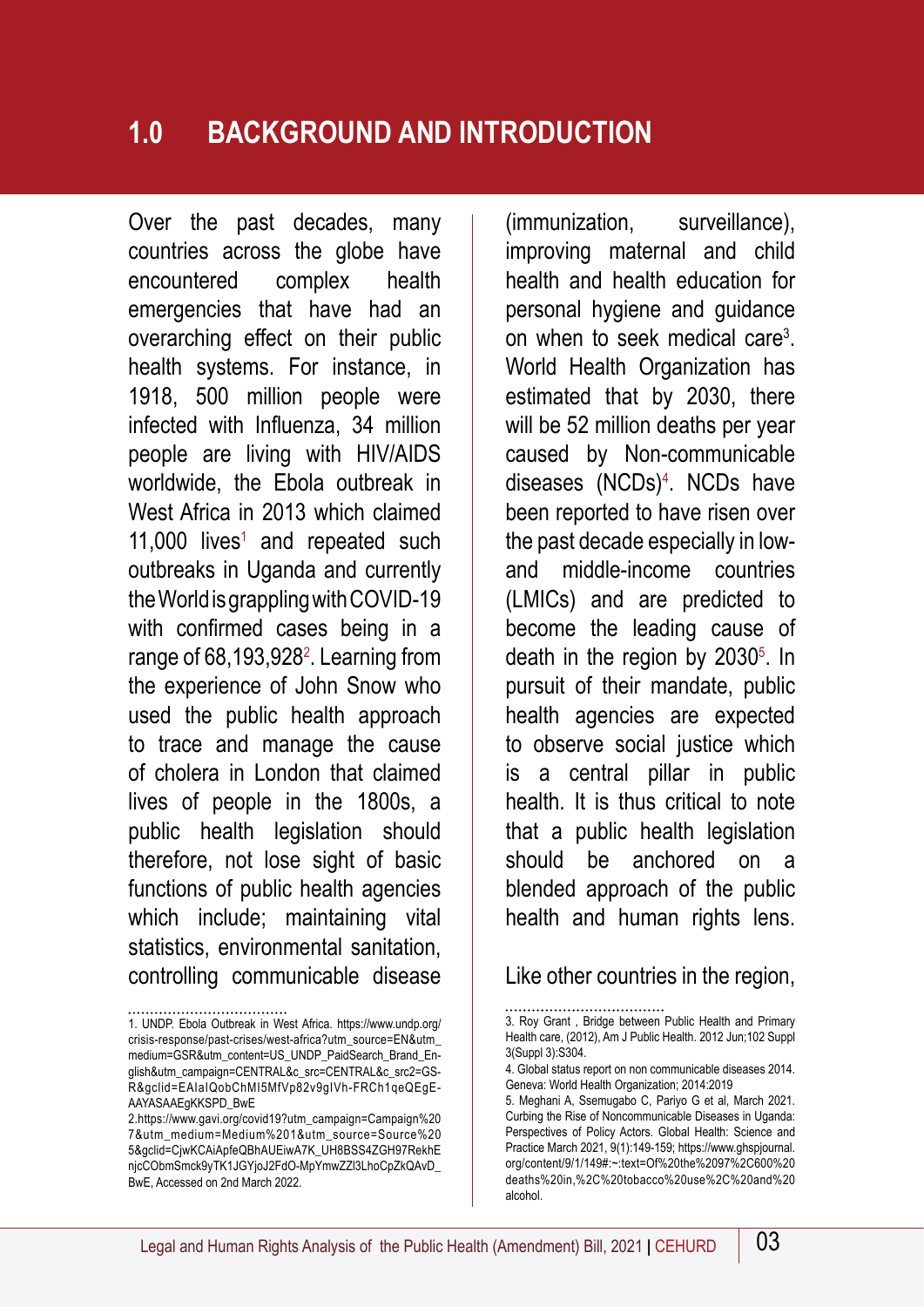Uganda has embarked on modernizing and elimination of anomalies in its 1935 Public Health Act Cap 281. The Ministry of Health is therefore commended for the timely and necessary legislative step.

# **2.0 ABOUT CEHURD**

The Center for Health, Human Rights and Development (CEHURD) is an indigenous, non-profit, research and advocacy organization which is pioneering the enforcement of human rights and the justiciability of the right to health in Uganda and Eastern Africa. CEHURD was founded in 2009 and was registered under the laws of Uganda to contribute towards ensuring that laws and policies are used as principal tools for the promotion and protection of health and human rights of populations in Uganda and in the East African region.

# **3.0 METHODOLOGY**

The analysis presents the legal and human rights implications of particular clauses in the Bill and highlights areas for further legislative reform. The analysis majorly focuses on health rights aspects in the Bill and the Primary Act and does not extensively cover other social economic rights clauses as presented in the Bill. It is based on a desk review of the

Constitution, human rights instruments, Case law and existing literature on health, public health and human rights.

# **4.0 POSITIVE ATTRIBUTES OF THE BILL**

Unlike the Primary Act that essentially legislates on specific infectious diseases, the Bill shifts from that approach by repealing clauses or parts of specific infectious diseases such as small pox and generally provides for infectious diseases. The Bill also uses terminology that conforms to constitutional and human rights standards and further repeals obsolete laws such as the Venereal Diseases Act. The Amendment of the Public Health Act 1935 was long overdue. The PHA is a colonial law which recognised citizens as subjects without rights. The law relied on criminal sanctions as a means of ensuring adherence to the law. Accordingly, the law is out of touch with modern public health practices which recognises that health service users have rights and obligations. The Bill seeks to repeal provisions of the Venereal Diseases Act which included provisions that violated a number of provisions of the Constitution of the Republic of Uganda.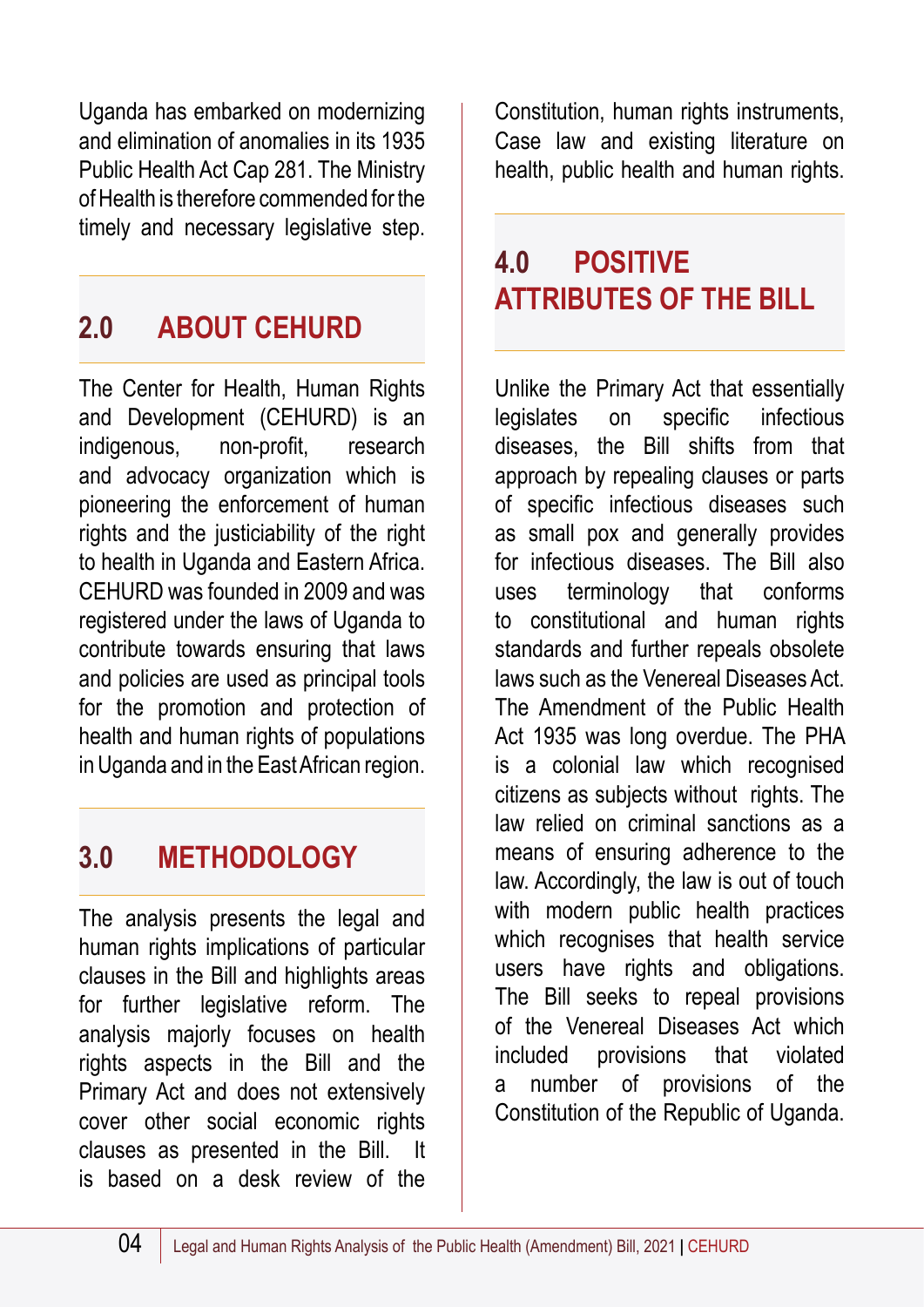# **5.0 SUMMARY OF THE KEY OBSERVATIONS AND RECOMMENDATIONS**

Despite the positive attributes above, there are proposed clauses in the Bill that require modification and the key recommendations for reform are highlighted below;

- 1. Minister's powers to make rules should be extended to also include; regulation of fees charged by hospitals on management and treating of patients with infectious diseases, access to treatment by persons suffering from infectious diseases, screening and testing services and vaccines.
- 2. The duty for notification of an infectious disease should also be devolved to the District Health Management Team.
- 3. The Bill should provide for exceptions to confinement to hospitals such as quarantining individuals in their homes where they can be monitored.
- 4. Insertion of a clause creating a duty on part of the Government to provide basic needs to individuals quarantined or isolated in their homes, hospitals or designated places.
- 5. The Bill should not be blind to other disease conditions that constitute a public health challenge such as NCDs, Neglected Tropical Diseases

(NTDs) and health emergencies caused by natural disasters. Other public health aspects relating to Non-Communicable Diseases, NTDs, Reproductive, Newborn, Child and Adolescent health including sexuality education, and health emergencies due to natural disasters should be incorporated in the Bill.

- 6. The Bill continues to provide for criminal sanctions for violating provisions of the law. More positive modalities for ensuring compliance should be explored such as public awareness and education by the Central and Local Governments with community participation and provision of incentives to boost compliance, such as free screening and testing before vaccination.
- 7. Participation of the community in the consultations about the Bill, beyond the various groups earmarked by the Committee should be explored.
- 8. Patient rights: The law still carries forward the legacy of colonial public health laws which did not recognise the rights of health users. It does not address issues of consent to get treatment, safety of information that is received by the health facilities in the process of provision of medical services and confidentiality. As a principal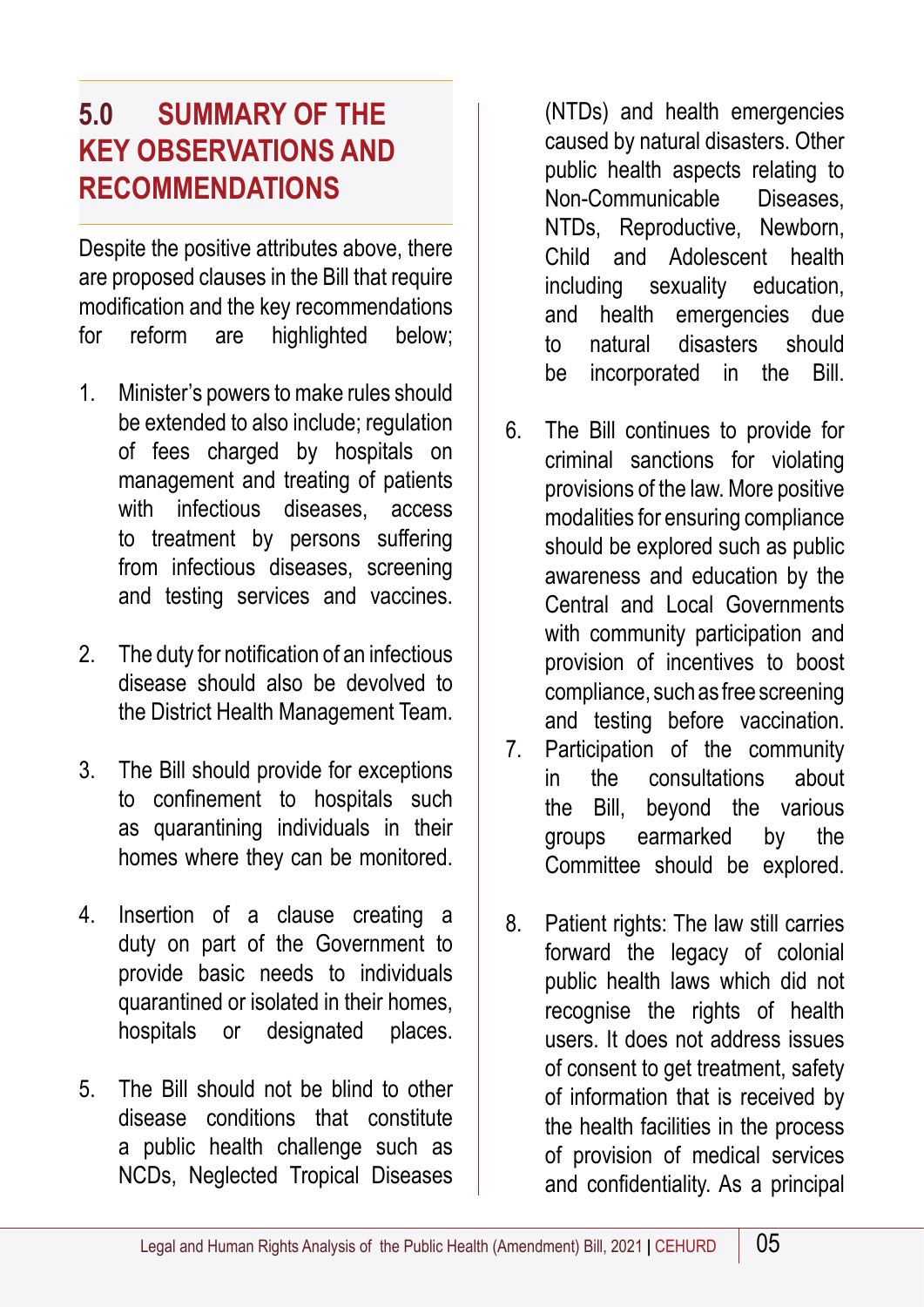law governing the health sector, it is important that the Bill clearly provides for the rights of health users. We propose that the law clearly provides for mechanisms through which information received may be disclosed without breach of the right to privacy. This should cater for the public need of accessing health information that is necessary for health planning while at the same time respecting health user's privacy. This implies therefore that the law must allow for transfer of non-identifiable information. In relation to patient information, the Bill should specifically provide for the following;

- Restricted disclosure of health Information without breaching privacy and confidentiality
- Duty to provide and protect health information
- Communication of information for diagnostic and other purposes
- Inspection of record
- Anonymity of health information
- Safety of Health Information
- 9. Administrative structure: The

Bill, just like the Principal Act does not provide a clear administrative structure starting from the National to Local government level. The roles and responsibilities of the National, regional and local government as well as health users are not clear in the Bill.

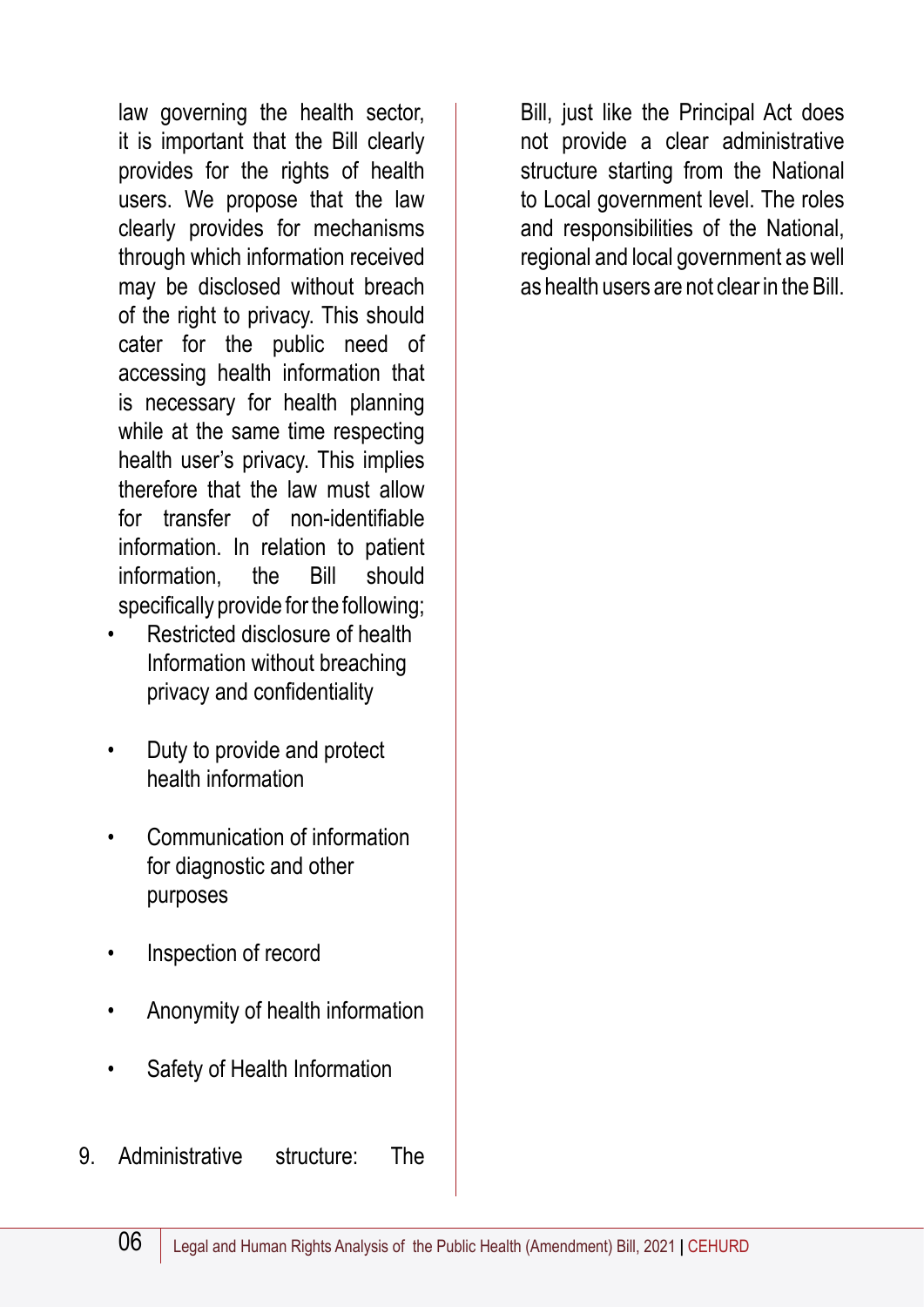## **6.0 ANALYSIS OF THE PUBLIC HEALTH (AMENDMENT) BILL 2021**

The object of the Public Health (Amendment) Bill, 2021 is to amend the Public Health Act by repealing the obsolete provisions; revise the fines for offences committed under the Act; to repeal the provisions on venereal diseases, building and construction and public sewers and to repeal the Venereal Diseases Act, Cap. 284 and the Immunization Act, 2017"<sup>6</sup> . The Bill repeals a number of provisions in the Act and also revises the penalties as well as changing terminologies for instance from local authority to Local government council. It is also important to note that the Bill and the Primary Act majorly focus on prevention and control of communicable diseases. Whereas communicable diseases still pose a threat on people's lives, there is no doubt that the burden of Non-Communicable Diseases (NCDs) is alarming. According to the World Health Organization, NCDs accounted for 1 in 3 of the 97,600 deaths in Uganda in 2016 with an estimated risk of mortality from NCDs at 22% primarily due to cardiovascular disease and cancer, along with underlying risk factors of hypertension, tobacco use, and alcohol<sup>7</sup>. Uganda also has disease conditions with unknown epidemiology

6. See the Object of the Bill

7. World Health Organization (WHO). Uganda: Noncommunicable Diseases (NCD) Country Profiles, 2018. WHO; 2018. Accessed March 3, 2021. https://www.who.int/nmh/countries/uga\_en.pdf

and specific treatment, such as nodding syndrome in Northern Uganda<sup>8</sup> and health emergencies caused by natural disasters, such as floods and landslides. It is also notable that majority of the clauses in the Bill are a mere change of terminology hence perpetuating the abhorrent colonial legacy. Given the significance of Public Health Act and in the effort to align the Act with the Constitution and human rights standards, total overhaul and enactment of a new Public Health Act can be considered.<sup>9</sup>

In the table below, we provide a clause-by-clause analysis of the Bill with clear justification on the proposed amendments which we think will be useful for the Health Committee of Parliament to consider as it presents the Bill before Parliament for discussion.

<sup>8.</sup> Echodu, R., Edema, H., Malinga, G.M. et al. Is nodding syndrome in northern Uganda linked to consumption of mycotoxin contaminated food grains?. BMC Res Notes 11, 678 (2018). https://doi.org/10.1186/s13104-018-3774-y

<sup>9.</sup> E. Kasimbazi and P. Kabwa "Report on the Review of the heath Policies and Laws relevant to the establishment of the Health Professions Authority in Uganda", July 2013 Page 27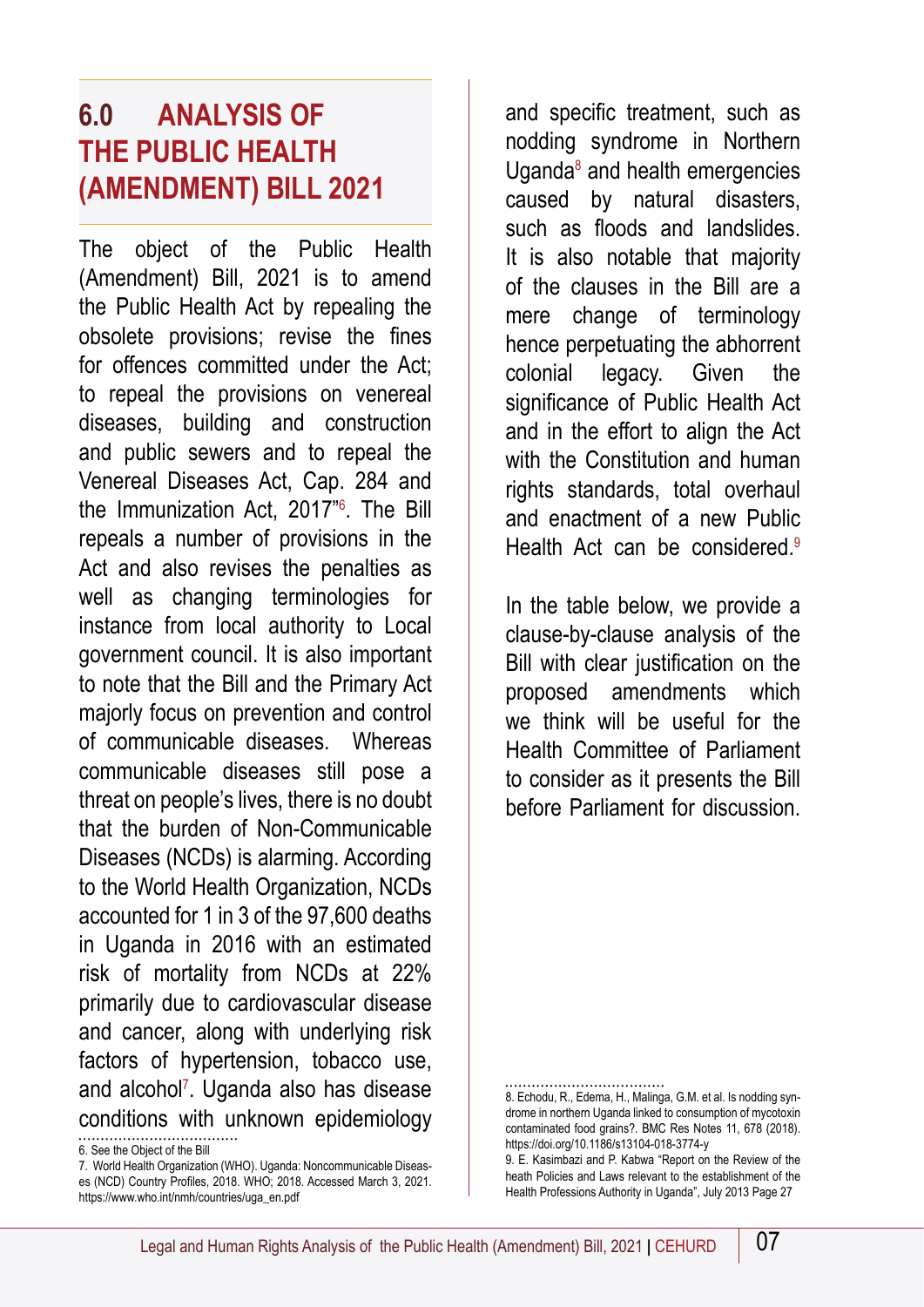| <b>Provision of the Bill</b>                                                                                                                                                                                                                                                                                                                            | <b>Proposal</b>                                                                                                                                                                                                                                                                   | <b>Justification</b>                                                                                                                                                                                                                                                                                                                                                                                                                                                                                                                                                                                     |
|---------------------------------------------------------------------------------------------------------------------------------------------------------------------------------------------------------------------------------------------------------------------------------------------------------------------------------------------------------|-----------------------------------------------------------------------------------------------------------------------------------------------------------------------------------------------------------------------------------------------------------------------------------|----------------------------------------------------------------------------------------------------------------------------------------------------------------------------------------------------------------------------------------------------------------------------------------------------------------------------------------------------------------------------------------------------------------------------------------------------------------------------------------------------------------------------------------------------------------------------------------------------------|
| <b>Definition clause</b><br>Part II - Amendment to Part I of<br><b>Principal Act</b>                                                                                                                                                                                                                                                                    | Health: is a state of complete physical,<br>mental and social well-being and not merely<br>the absence of disease or infirmity <sup>10</sup><br><b>Epidemic-</b> Is a disease that affects a large                                                                                | The Bill omits key terminologies that are captured<br>and interchangeably used in the Act and the Bill.<br>Some of the terms for consideration include;<br>health, outbreaks, pandemics, epidemics, infectious<br>diseases, communicable disease, preventable                                                                                                                                                                                                                                                                                                                                            |
|                                                                                                                                                                                                                                                                                                                                                         | number of people with in the community,<br>population or region                                                                                                                                                                                                                   | disease and notifiable disease, public Health among<br>others                                                                                                                                                                                                                                                                                                                                                                                                                                                                                                                                            |
|                                                                                                                                                                                                                                                                                                                                                         | Pandemic-<br>epidemic<br>"an<br>occurring<br>worldwide, or over a very wide area,<br>international<br>boundaries<br>crossing<br>and<br>usually affecting a large number of people <sup>11</sup><br>Outbreak- greater than anticipated increase<br>in the number of endemic cases. | Assigning<br>definition<br>appropriate<br>to<br>these<br>terminologies facilitates appropriate public<br>health<br>response                                                                                                                                                                                                                                                                                                                                                                                                                                                                              |
| Clause 4:<br>4. Amendment of section 5 of<br>principal Act<br>"(2)<br>medical<br>officer<br>shall<br>The<br>immediately<br>inform<br>the<br>Director<br>General of Health<br>Services of<br>the outbreak of any<br>infectious.<br>communicable<br>preventable<br><b>or</b><br>disease within the Authority or a local<br>government, as the case may be | (2) The Medical officer and District Health<br>management team shall immediately inform<br>the Director General of Health services of the<br>outbreak of any infectious, communicable or<br>preventable disease within the Authority or a<br>local government, as the case may be | This clause streamlines the reporting of outbreaks<br>in the country, the obligation should be extended<br>to District Health Management Team and possibly<br>medical officers outside the employment of<br>Government such as; Private Not For Profit health<br>providers and Private Health Practitioners. This is<br>justified by the goal for the Public-Private Partnership<br>in Health which is to "contribute to strengthening the<br>national health system with the capabilities and full<br>participation of the private health sector to maximise<br>attainment of the national health goals |

10. World Health Organization. WHO remains firmly committed to the principles set out in the preamble to the Constitution. https://www.who.int/about/governance/constitution<br>11. Round Table definition of Pandemic Influenza.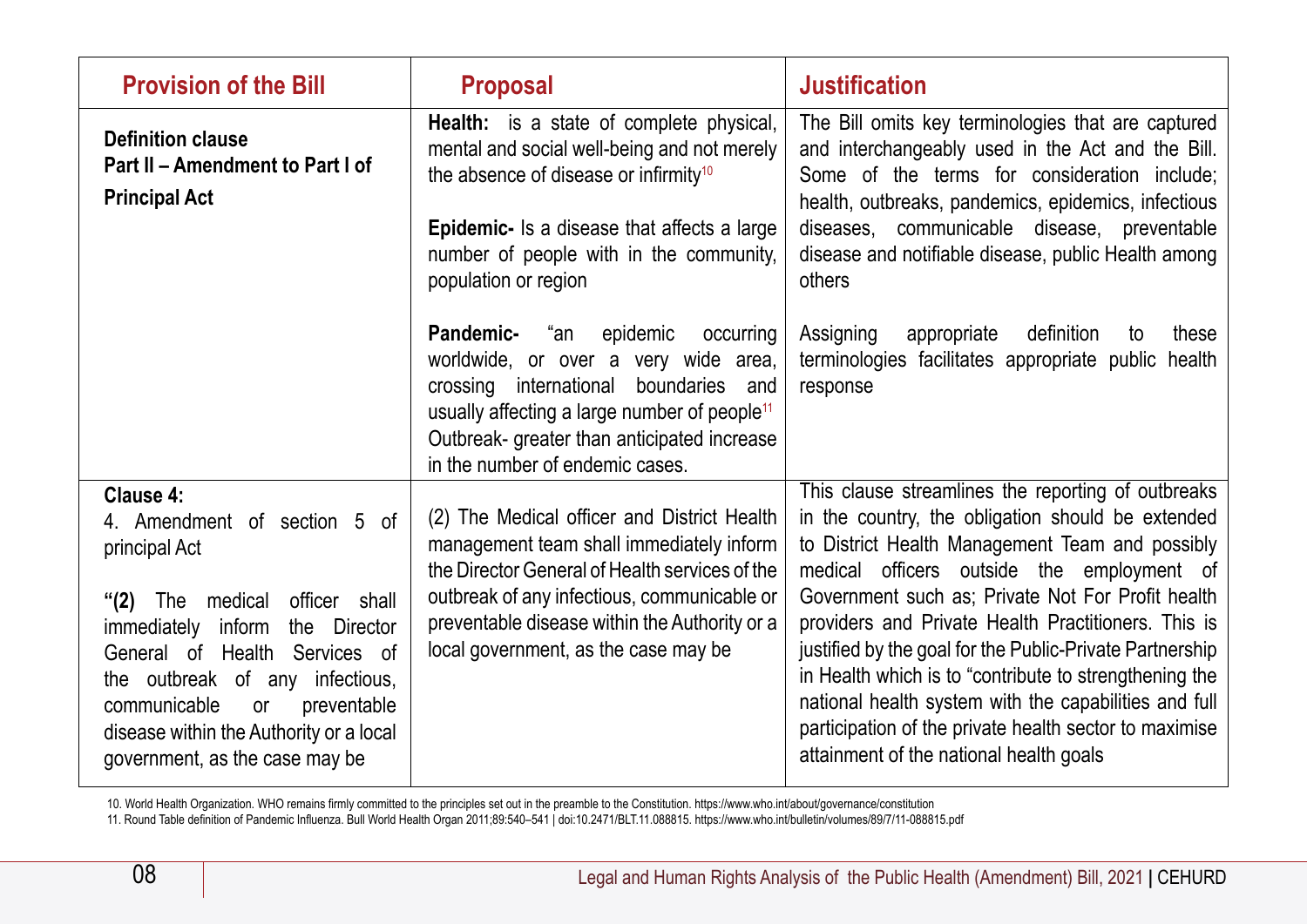| <b>Provision of the Bill</b>                                                                                                                                                                                                                                                                                                                                                                                                                                                                                                                                                                                                          | <b>Proposal</b>                                                                                                                                                                                                                                                                                                                                                                                                                                                | <b>Justification</b>                                                                                                                                                                                                                                                                                                                                                                                                                                                                                                                     |
|---------------------------------------------------------------------------------------------------------------------------------------------------------------------------------------------------------------------------------------------------------------------------------------------------------------------------------------------------------------------------------------------------------------------------------------------------------------------------------------------------------------------------------------------------------------------------------------------------------------------------------------|----------------------------------------------------------------------------------------------------------------------------------------------------------------------------------------------------------------------------------------------------------------------------------------------------------------------------------------------------------------------------------------------------------------------------------------------------------------|------------------------------------------------------------------------------------------------------------------------------------------------------------------------------------------------------------------------------------------------------------------------------------------------------------------------------------------------------------------------------------------------------------------------------------------------------------------------------------------------------------------------------------------|
| <b>Clause 8:</b> Amendment of section 11 of<br>principal Act                                                                                                                                                                                                                                                                                                                                                                                                                                                                                                                                                                          | "(1a) The rules made under this section<br>shall apply to all the notifiable diseases."                                                                                                                                                                                                                                                                                                                                                                        | The last part of the clause "or to only the notifiable<br>disease specified in the rules" be discarded.                                                                                                                                                                                                                                                                                                                                                                                                                                  |
| inserting<br>immediately<br>after<br>(d)<br>the following<br>subsection (1),<br>new<br>subsection-<br>"(1a) The rules made under this section<br>shall apply to all the notifiable diseases<br>or to only the notifiable disease<br>specified in the rules."                                                                                                                                                                                                                                                                                                                                                                          |                                                                                                                                                                                                                                                                                                                                                                                                                                                                | With the insurgency of COVID-19 and other infectious<br>diseases that have arisen over the decades, the<br>lessons drawn require a legislation which forecasts<br>the future.                                                                                                                                                                                                                                                                                                                                                            |
| <b>Clause 13.</b> Amendment of section<br>19 of principal Act For section 19 of<br>the principal Act is substituted the<br>following-<br>"19. Removal to hospital of infected<br>person Where a medical officer or a<br>medical practitioner certifies that a<br>person is suffering from an infectious<br>disease, which in order to guard against<br>its spread, can only be treated or<br>nursed in a hospital, the medical officer<br>or medical practitioner, as the case may<br>be, shall cause the person-<br>(a) to be moved to a hospital or to any<br>other place which in the opinion of the<br>medical officer or medical | 19 (c ) "Any other places" may include<br>a home of an infected person, a gazette<br>quarantine center or designated place<br>19 (d) The Government shall monitor<br>and provide basic needs to individuals<br>quarantined or isolated in their homes,<br>hospitals or designated places during the<br>time of receipt of medical attention.<br>The law must categorically also provide for<br>the power of the minister to declare areas<br>quarantine areas. | Whereas quarantining and isolation are generally<br>accepted as a public health measure in controlling the<br>spread of infectious diseases, it is imperative to note,<br>that not every individual suffering from an infectious<br>disease has to be quarantined in a hospital.<br>The law remains ambiguous on "any other places"<br>for confinement of patient with infectious diseases.<br>The decision should be guided by the risk posed<br>by the infection, its level of infectiousness and the<br>principle of proportionality. |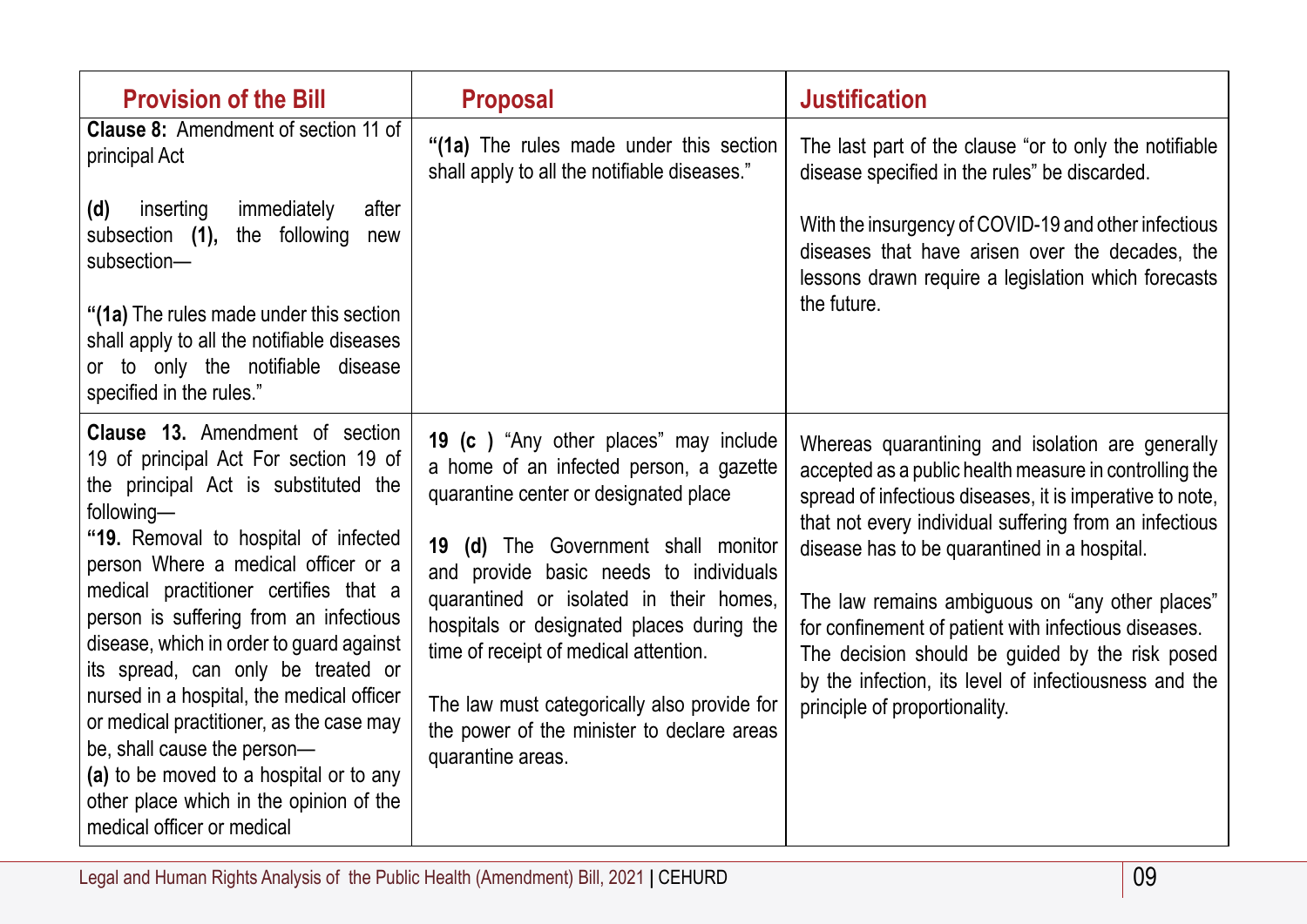| <b>Provision of the Bill</b>                                                                                                                                                                                                                                                                                                                                                                                                                                                                                                                                                                             | <b>Proposal</b>                                                                                                                                                                                                                                                                                                        | <b>Justification</b>                                                                                                                                                                                                                                                                                                                                                                                                                                                                                                                                                                                                                                                                                                                                                                                                                                                                           |
|----------------------------------------------------------------------------------------------------------------------------------------------------------------------------------------------------------------------------------------------------------------------------------------------------------------------------------------------------------------------------------------------------------------------------------------------------------------------------------------------------------------------------------------------------------------------------------------------------------|------------------------------------------------------------------------------------------------------------------------------------------------------------------------------------------------------------------------------------------------------------------------------------------------------------------------|------------------------------------------------------------------------------------------------------------------------------------------------------------------------------------------------------------------------------------------------------------------------------------------------------------------------------------------------------------------------------------------------------------------------------------------------------------------------------------------------------------------------------------------------------------------------------------------------------------------------------------------------------------------------------------------------------------------------------------------------------------------------------------------------------------------------------------------------------------------------------------------------|
| practitioner, is suitable for the reception<br>of the person; and                                                                                                                                                                                                                                                                                                                                                                                                                                                                                                                                        |                                                                                                                                                                                                                                                                                                                        |                                                                                                                                                                                                                                                                                                                                                                                                                                                                                                                                                                                                                                                                                                                                                                                                                                                                                                |
| (b) to be confined in that hospital<br>or place until the medical officer or<br>medical practitioner, as the case may<br>be, is satisfied that the person is free<br>from infection or that the person may<br>be discharged without being a danger<br>to the public."                                                                                                                                                                                                                                                                                                                                    |                                                                                                                                                                                                                                                                                                                        |                                                                                                                                                                                                                                                                                                                                                                                                                                                                                                                                                                                                                                                                                                                                                                                                                                                                                                |
| 19. Amendment of section 27 of<br>principal Act<br>(h) by substituting for paragraph (r) the<br>following— "(r) the giving compulsorily<br>of any information or the production<br>compulsorily of any documentary or<br>other evidence required for the purpose<br>of tracing the source or preventing the<br>spread of any infectious disease;";<br>inserting<br>immediately<br>after<br>(i)<br>paragraph (r), the following— "(s) "the<br>giving, compulsorily, by any person,<br>of the telephone number, physical<br>address and other personal details of<br>any person where this is required for | (j) By inserting immediately after paragraph<br>(s), the following<br>"t" Where the Minister makes any rules<br>under this section, there shall be explicit<br>provision within those rules relating to the<br>principal of confidentiality and protection of<br>data as may be compulsorily provided by<br>any person | Clause 19 of the Bill empowers the Minister to make<br>rules related to among others forced disclosure of<br>evidence and personal details of a person, required<br>for preventing the spread of any infectious disease.<br>Since public health takes a people centered<br>approach, voluntary disclosure of information should<br>be promoted through sensitization of masses and<br>awareness creation.<br>It is also important to emphasize that compulsorily<br>access to information as provided for in the Bill<br>further impairs the right to have personal health<br>data treated with confidentiality, and in light of the<br>international standards that Uganda is a party to<br>through the international Instruments and General<br>comments there under including Paragraph 12(b)<br>of General Comment No. 14 of the Committee on<br>Economic Social and Cultural Rights (2000 |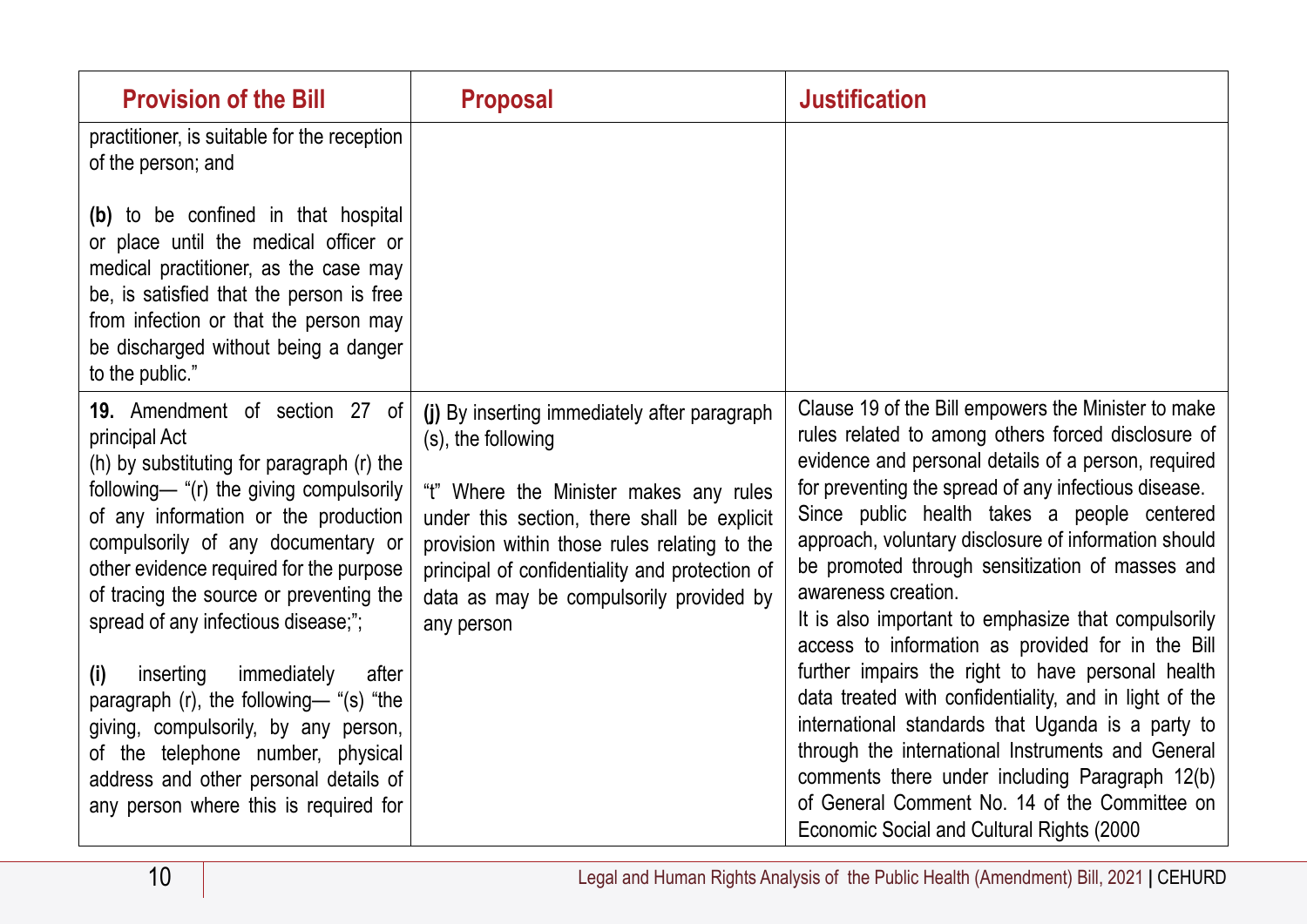| <b>Provision of the Bill</b>                                                                                                                                                                                                                                                                                                                                                                             | <b>Proposal</b>                                                                                                                                                                                  | <b>Justification</b>                                                                                                                                                                                                                                                                                                                                                                                                                                                                                                                                                                                                                                                                                                                                                                                                                                                                                                                                  |
|----------------------------------------------------------------------------------------------------------------------------------------------------------------------------------------------------------------------------------------------------------------------------------------------------------------------------------------------------------------------------------------------------------|--------------------------------------------------------------------------------------------------------------------------------------------------------------------------------------------------|-------------------------------------------------------------------------------------------------------------------------------------------------------------------------------------------------------------------------------------------------------------------------------------------------------------------------------------------------------------------------------------------------------------------------------------------------------------------------------------------------------------------------------------------------------------------------------------------------------------------------------------------------------------------------------------------------------------------------------------------------------------------------------------------------------------------------------------------------------------------------------------------------------------------------------------------------------|
| the purpose of locating that other<br>person, for purposes of tracing the<br>source or preventing the spread, of<br>any infectious disease;                                                                                                                                                                                                                                                              |                                                                                                                                                                                                  |                                                                                                                                                                                                                                                                                                                                                                                                                                                                                                                                                                                                                                                                                                                                                                                                                                                                                                                                                       |
| Clause 20<br>Insertion of section 27A in principal<br>Act<br>"27A. Administration of Part V<br>The Government shall be responsible<br>for the control and<br>management of epidemics except<br>where the Government<br>delegates<br>the<br>control<br>and<br>management to a local government<br><b>or</b><br>where a local government requests<br>and is allowed to control and<br>manage an epidemic." | We propose decentralization of this power<br>depending on where there is an epidemic<br>outbreak. This clause needs to be broken<br>down beyond delegation or request by the<br>local government | Local Government should have clearly defined<br>mandate in the control and management of<br>epidemics. City Authorities, Municipal Authorities<br>and other Local Government structures such as<br>Local Councils play an important role in public health<br>administration, by enforcing legislation within their<br>boundaries, provision of core public health services<br>such as immunization etc. As such, their role should<br>be explicitly stated in the legislation. The delegation of<br>public health function to local government may create<br>a risk that these functions will not be performed. This<br>justifies the need to specifically provide for the role of<br>the Local governments with in the act. As drawn from<br>the Covid-19 lessons, non-government structures<br>such as communities played an important role in the<br>control and management of the pandemic. Roles of<br>such stakeholders may need to be defined. |
| Clause 31.<br>Section 38 of the principal Act is<br>amended by-<br>"38. Vaccination of children                                                                                                                                                                                                                                                                                                          | 38(1) Vaccination of a<br>child<br>begins<br>immediately they are born<br>38(3) A public vaccinator or medical officer<br>shall ensure confidentiality of the information                        | Vaccinating a child within twelve months from birth<br>may be confusing and ministered to mean that it is<br>anytime one wishes therefore non-compliance to<br>vaccination schedules.                                                                                                                                                                                                                                                                                                                                                                                                                                                                                                                                                                                                                                                                                                                                                                 |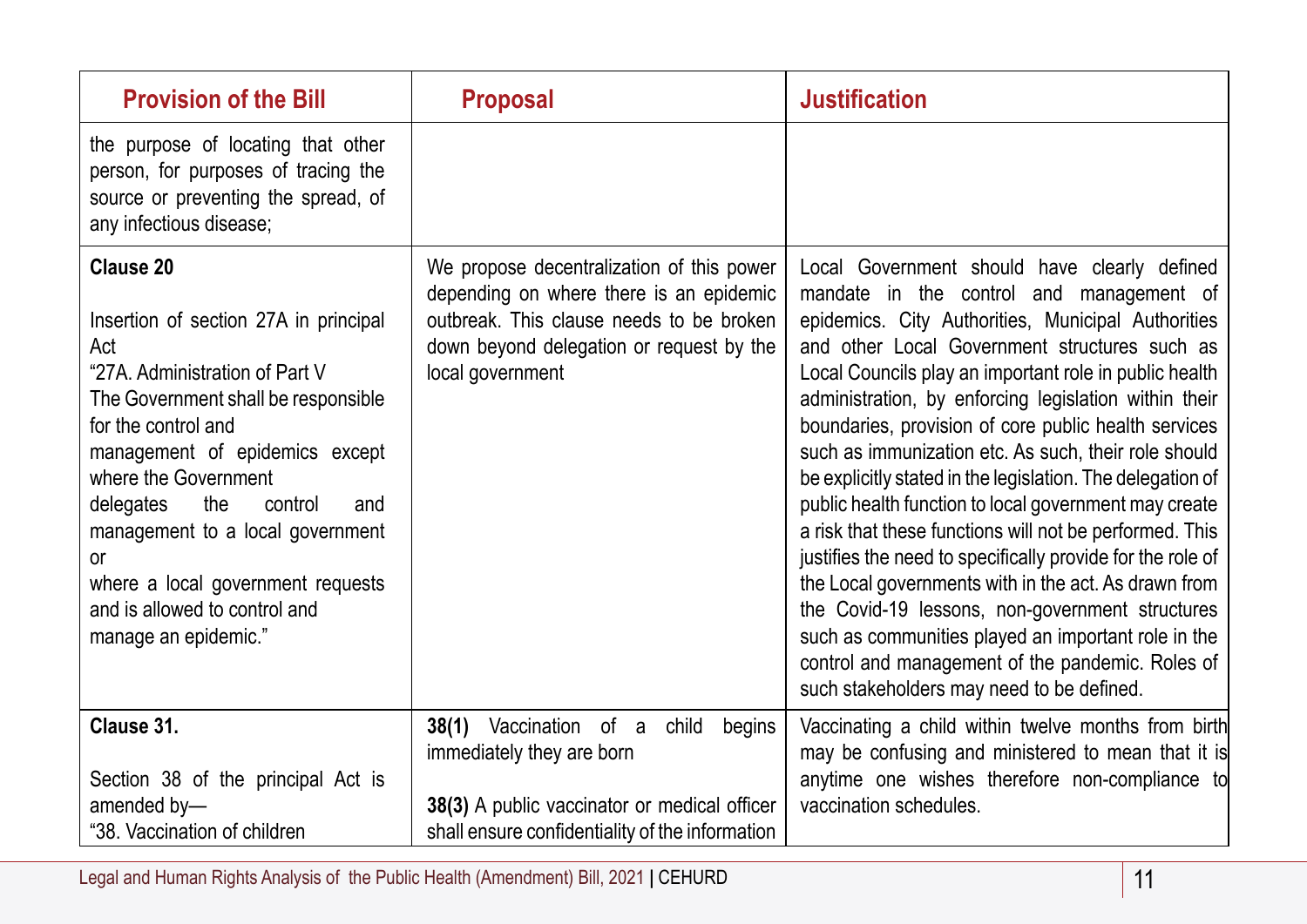| <b>Provision of the Bill</b>                                                                                                                                                                                                                                                                                                                                                                                             | <b>Proposal</b>                                                                                                                                                                                                                                                                                                                                                                                                                                                                                                                                                                            | <b>Justification</b>                                                                                                                                                                                                                                                                                                                                                                                                                                                                                                                                                                                                            |
|--------------------------------------------------------------------------------------------------------------------------------------------------------------------------------------------------------------------------------------------------------------------------------------------------------------------------------------------------------------------------------------------------------------------------|--------------------------------------------------------------------------------------------------------------------------------------------------------------------------------------------------------------------------------------------------------------------------------------------------------------------------------------------------------------------------------------------------------------------------------------------------------------------------------------------------------------------------------------------------------------------------------------------|---------------------------------------------------------------------------------------------------------------------------------------------------------------------------------------------------------------------------------------------------------------------------------------------------------------------------------------------------------------------------------------------------------------------------------------------------------------------------------------------------------------------------------------------------------------------------------------------------------------------------------|
| (1) The parent or guardian of every<br>child resident in Uganda shall within<br>twelve months from birth cause the<br>child to be vaccinated by a public<br>vaccinator, against the diseases, that<br>may be declared by the Minister<br>public<br>vaccinator<br>The<br>who<br>(2)<br>vaccinates a child shall issue with<br>respect to the child, a certificate of<br>vaccination, signed by the public<br>vaccinator.  | of every vaccinated child.<br>38(4) A parent of a child to whom a certificate<br>of vaccination card has been issued shall<br>keep it for at least fifteen years.                                                                                                                                                                                                                                                                                                                                                                                                                          | Personal data can be abused and misused if<br>obtained by third parties. A public vaccinator<br>therefore needs to ensure that the data for the<br>vaccinated child is protected from third parties.<br>We also note a lacuna who has a mandate to keep<br>a certificate of vaccination of the vaccinated child.<br>We proposed that the parents keep it for at least<br>15 years                                                                                                                                                                                                                                               |
| 39. Substitution of section 47 of<br>principal Act For section 47 of the<br>principal Act is substituted<br>the<br>following-<br>47. Mass vaccination and<br>revaccination<br>(1) In the event of the occurrence or<br>threated outbreak<br>of any disease in any local government<br>or where it is necessary<br>to conduct vaccination or revaccination<br>in a local government<br>for all the residents of the local | 47. Mass vaccination and revaccination<br>(1) In the event of the occurrence or threated<br>outbreak of any disease in the country or<br>where it is necessary to conduct vaccination<br>or revaccination in the country for all the<br>residents of the country or for a specified<br>category of residents-<br>(a) The Central authority and<br>local<br>qovernments'<br>council<br>shall<br>where<br>instructed by the Minister, issue a notice<br>posted in public places in the country,<br>requesting all residents within the country,<br>to undergo inspection and vaccination and | The clause presumes an outbreak of a disease only<br>within the parameters of a local government. The<br>outbreak of COVID-19 for example was not specific<br>to a local government. It is thus possible that an<br>outbreak can happen in the country and legislating<br>for the future becomes important.<br>In addition, the Bill places responsibility to only the<br>local government to vaccinate and not the central<br>government. We propose that this mandate is<br>brought back to both local and central government<br>especially that epidemics or outbreaks cannot be<br>thought to be in one place of a country. |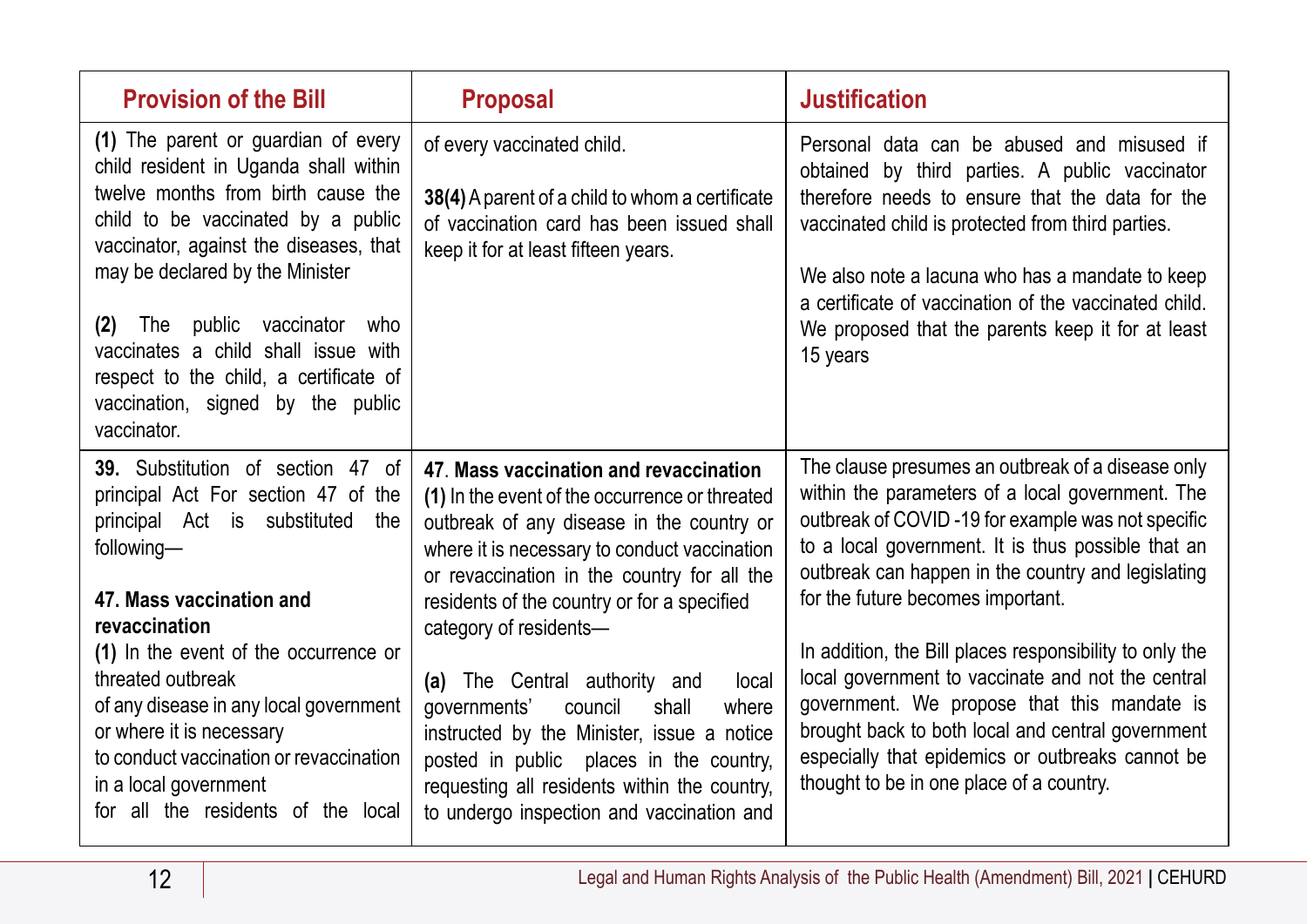| <b>Provision of the Bill</b>                                                                                                                                                                                                                                                                                                                                                                                                                                                                                                                                                                  | <b>Proposal</b>                                                                                                                                                                                                                                                                                                                                                                                                                                                                                                                                                                                                                                                                                                                                                                                                                                                      | <b>Justification</b>                                                                                                                                                                                                                                                                                                                                                                    |
|-----------------------------------------------------------------------------------------------------------------------------------------------------------------------------------------------------------------------------------------------------------------------------------------------------------------------------------------------------------------------------------------------------------------------------------------------------------------------------------------------------------------------------------------------------------------------------------------------|----------------------------------------------------------------------------------------------------------------------------------------------------------------------------------------------------------------------------------------------------------------------------------------------------------------------------------------------------------------------------------------------------------------------------------------------------------------------------------------------------------------------------------------------------------------------------------------------------------------------------------------------------------------------------------------------------------------------------------------------------------------------------------------------------------------------------------------------------------------------|-----------------------------------------------------------------------------------------------------------------------------------------------------------------------------------------------------------------------------------------------------------------------------------------------------------------------------------------------------------------------------------------|
| government or for a specified<br>category of residents-<br>(1) A local government council shall<br>where instructed<br>by the Minister, issue a notice posted in<br>public places in the local government,<br>requesting all<br>persons within the local government,<br>specified in<br>the notice, to undergo inspection and<br>vaccination and revaccination, as the<br>case may be; or<br>b) A local government council shall<br>require any person in the<br>local<br>government to be vaccinated<br>0r<br>revaccinated and shall require the<br>parent or guardian of any child, to have | revaccination, as the case may be; or<br>(b) A central authority or a local government<br>council shall require any person in the<br>country to be vaccinated or revaccinated<br>and shall require the parent or guardian of<br>any child, to have the child vaccinated or<br>revaccinated.<br>We propose to insert immediately after (b)<br>above the following.<br>(c) The Central Authority and<br>local<br>government council shall ensure that the<br>published notice in (a) above is provided<br>in other alternative forms such as Brail to<br>cater for people with different abilities.<br>(d) Other forms of communicating the<br>issues notice such as mass media<br>pronouncements, megaphones,<br>social<br>media among others shall be used as a<br>form of communicating the notice within the<br>Central authority and Local Government<br>Council. | Further, the provided form of communication limits<br>access to information to specific groups of people.<br>People living with different abilities for example<br>those with hearing and seeing impairments will most<br>likely miss out on this important communication. It is<br>important that the legislation caters for all populations<br>in the country without discrimination. |
| Clause 37:<br>(b) by inserting immediately<br>after<br>subsection $(1)$ , the following $-$                                                                                                                                                                                                                                                                                                                                                                                                                                                                                                   | We propose that for data protection, this<br>information should remain with the Central<br>Government information system for date<br>protection.                                                                                                                                                                                                                                                                                                                                                                                                                                                                                                                                                                                                                                                                                                                     | To comply with data protection requirement<br>There are children who are not in schools but in other                                                                                                                                                                                                                                                                                    |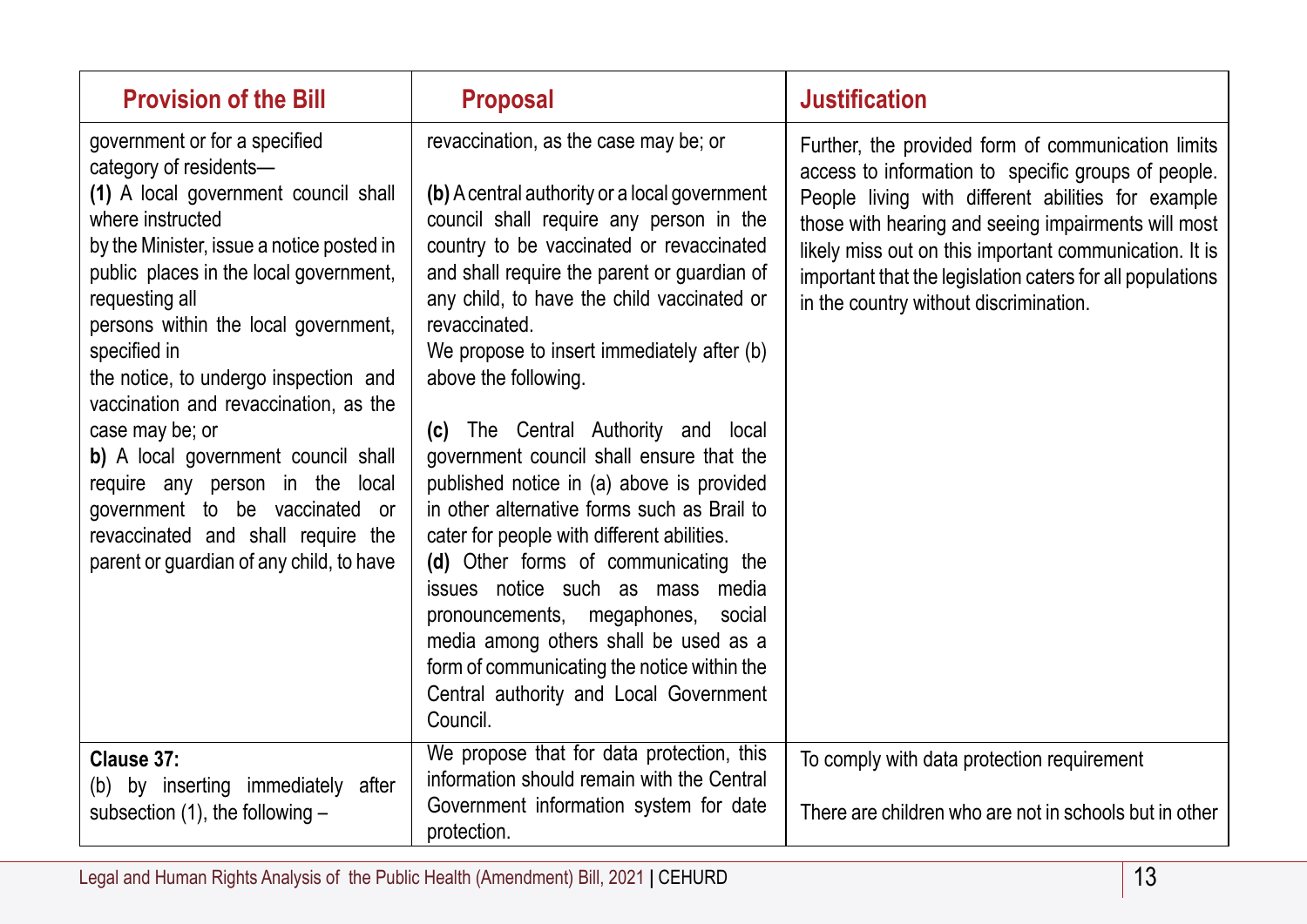| <b>Provision of the Bill</b>                                                                                               | <b>Proposal</b>                                                                                                                                                                                                                                                                                    | <b>Justification</b>                                                                                                                                                                                                                                                                                                                                                                                                                                                                                                                                                                                                                                                                                                                                                                                                                                                                                                                                                                                                                                                                                                       |
|----------------------------------------------------------------------------------------------------------------------------|----------------------------------------------------------------------------------------------------------------------------------------------------------------------------------------------------------------------------------------------------------------------------------------------------|----------------------------------------------------------------------------------------------------------------------------------------------------------------------------------------------------------------------------------------------------------------------------------------------------------------------------------------------------------------------------------------------------------------------------------------------------------------------------------------------------------------------------------------------------------------------------------------------------------------------------------------------------------------------------------------------------------------------------------------------------------------------------------------------------------------------------------------------------------------------------------------------------------------------------------------------------------------------------------------------------------------------------------------------------------------------------------------------------------------------------|
| "(1a) The school shall retain a copy of<br>the certificate of immunization of every<br>child who is admitted to the school | Children keep changing schools which<br>would mean this information being shared<br>in many places.                                                                                                                                                                                                | child development institutions which are not called<br>schools, such as orphanages                                                                                                                                                                                                                                                                                                                                                                                                                                                                                                                                                                                                                                                                                                                                                                                                                                                                                                                                                                                                                                         |
|                                                                                                                            | This provision ignores children in other<br>institutions such as orphanages                                                                                                                                                                                                                        |                                                                                                                                                                                                                                                                                                                                                                                                                                                                                                                                                                                                                                                                                                                                                                                                                                                                                                                                                                                                                                                                                                                            |
| Clause 75:<br>Reappeal of Part XV of the Principal<br>Act                                                                  | Some aspects in Part XV such as maternal<br>and child health should remain in the Act but<br>with necessary modification.<br>Other public health aspects relating to<br>reproductive, newborn, child and adolescent<br>health including sexuality education should<br>be incorporated in the Bill. | The Bill in Clause 75 repeals the entire Part XV of<br>principal Act including critical sections such as section<br>117 on maternity and child welfare. The appropriate<br>remedy would be to maintain the provision but with<br>necessary modifications. This Bill therefore presents<br>an opportunity to legislate on maternal and child<br>health given the precedents set by Court of Law on<br>the subject matter. Key among this precedent is the<br>judgment of the Constitutional Court in the case of<br>Center for Health, Human Rights and Development<br>(CEHURD) and Others Vs. Attorney General,<br>Constitutional Petition No. 16 of 2011, where the<br>Government's omission to provide adequate basic<br>maternal health care services in public health facilities<br>was held to violate the right to health in contravention<br>of Articles 8A, 39 and 45 read together with Objectives<br>XIV and XX of the Constitution.<br>Learning from other jurisdictions such as Ethiopia, the<br>Bill can also introduce maternity waiting homes as a<br>measure of reducing maternal mortality and morbidity. |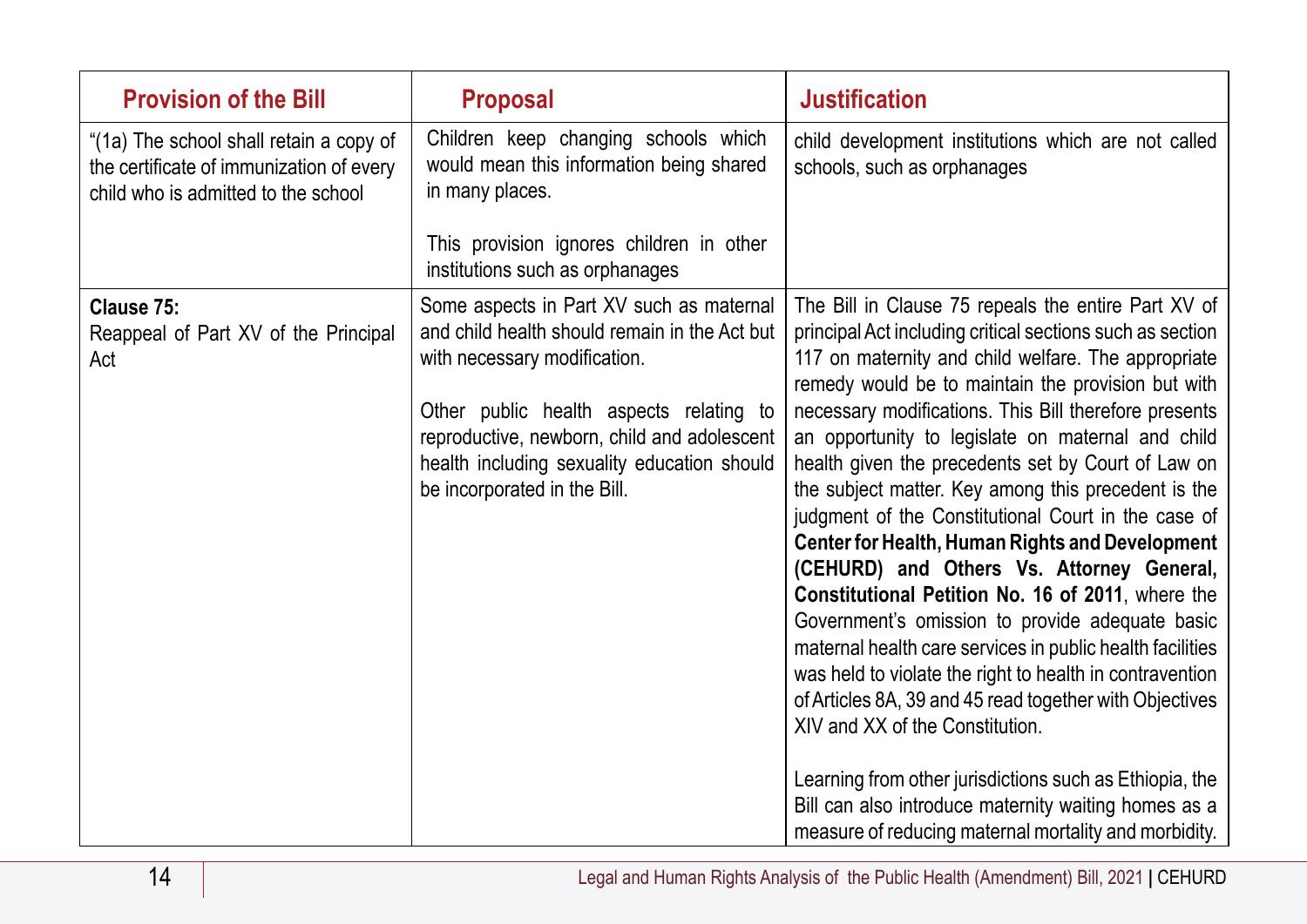| <b>Provision of the Bill</b> | <b>Proposal</b>                                                                                                                                                                                                                                                                                                                              | <b>Justification</b>                                                                                                                                                                                                                                                                                                                                                                                                                                                                                                                                                                                                                                    |
|------------------------------|----------------------------------------------------------------------------------------------------------------------------------------------------------------------------------------------------------------------------------------------------------------------------------------------------------------------------------------------|---------------------------------------------------------------------------------------------------------------------------------------------------------------------------------------------------------------------------------------------------------------------------------------------------------------------------------------------------------------------------------------------------------------------------------------------------------------------------------------------------------------------------------------------------------------------------------------------------------------------------------------------------------|
|                              |                                                                                                                                                                                                                                                                                                                                              | In a study conducted in Ethiopia about socio-<br>economic factors that promote maternal health<br>seeking behaviour among Ethiopian rural women<br>remarks that the availability of maternity waiting<br>home in health canters and hospitals is important<br>to avoid carrying women for a long-distance during<br>complications. <sup>12</sup>                                                                                                                                                                                                                                                                                                        |
|                              |                                                                                                                                                                                                                                                                                                                                              | Beyond maternal health, other aspects such as<br>reproductive, newborn, child and adolescent<br>health including sexuality education should be<br>incorporated in the Bill.                                                                                                                                                                                                                                                                                                                                                                                                                                                                             |
| <b>Penalties and fines</b>   | <b>Recommendation:</b><br>Other modalities for<br>ensuring compliance should be explored<br>such as public awareness and educative<br>approaches by the Central and Local<br>Governments<br>Uganda may adopt an approach where the<br>Central and Local Government<br>provides<br>incentives to<br>individuals to<br>take up<br>vaccination. | The Bill provides for a new approach to dispensation<br>of justice by introducing payment of fines without<br>prosecution. While this can be viewed as an<br>innovation, it can be exploited by unscrupulous<br>enforcement agents to deny individuals their<br>right to a fair hearing guaranteed in Article 28 of<br>the Constitution. Generally, the Bill provides for<br>several criminal sanctions for non compliance<br>with the requirements in the Act and this does not<br>conform to the constitutional principle of legality. It<br>is emphasized that medical statutes must prescribe<br>the offences and penalties with certainty, if any. |
|                              |                                                                                                                                                                                                                                                                                                                                              | Criminal sanctions have been demonstrated to have                                                                                                                                                                                                                                                                                                                                                                                                                                                                                                                                                                                                       |

12. Mesele HA.(2018).The socio-economic factors that promote maternal health seeking behavior among Ethiopian rural women,the Case of Raya Alamata District: Anat Physiol.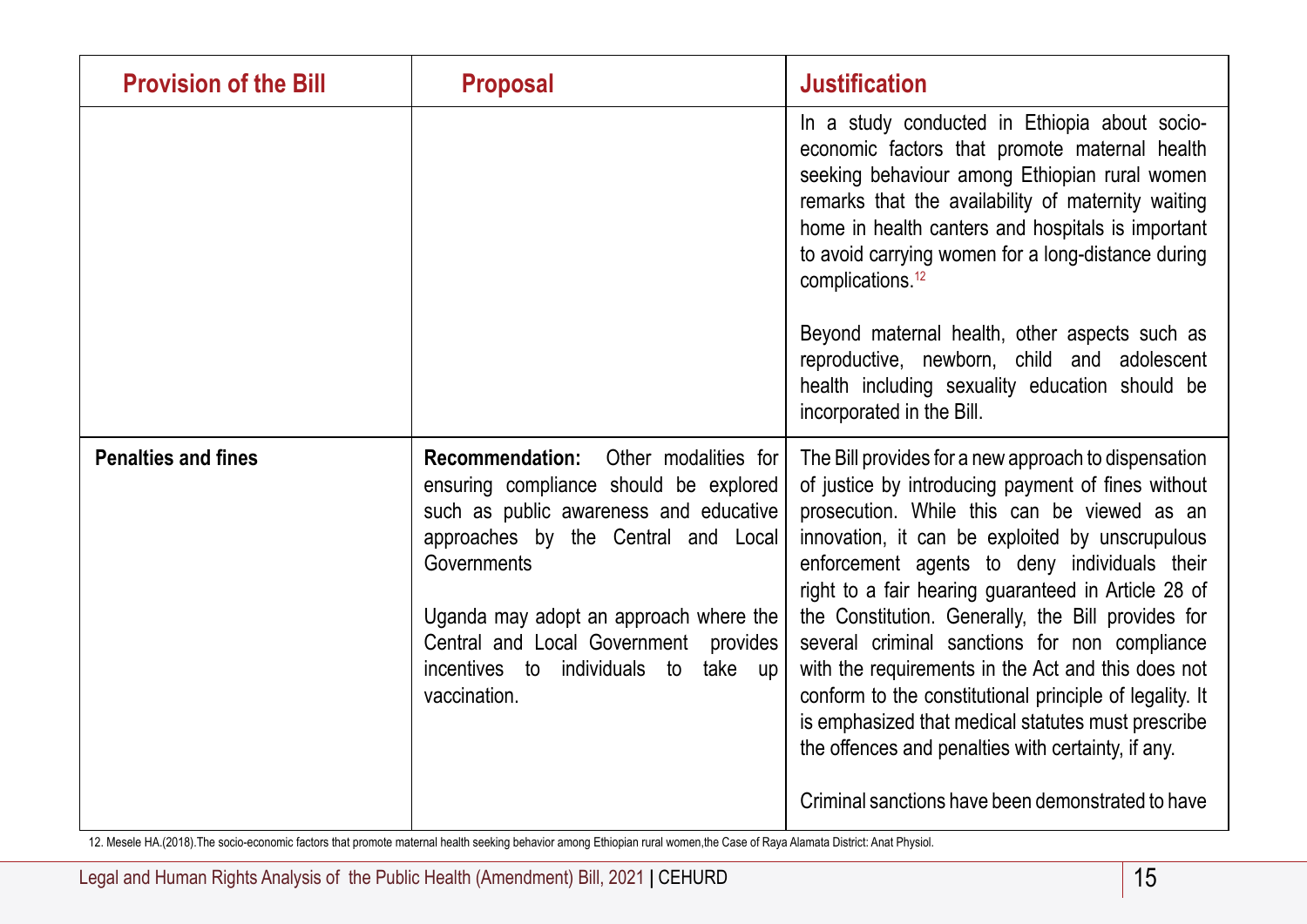| <b>Provision of the Bill</b> | <b>Proposal</b> | <b>Justification</b>                                                                                                                                                                                                                                                                                                                                                                                                                                                                                                                                                                                                                                                                                                                                                                             |
|------------------------------|-----------------|--------------------------------------------------------------------------------------------------------------------------------------------------------------------------------------------------------------------------------------------------------------------------------------------------------------------------------------------------------------------------------------------------------------------------------------------------------------------------------------------------------------------------------------------------------------------------------------------------------------------------------------------------------------------------------------------------------------------------------------------------------------------------------------------------|
|                              |                 | no positive impact in promoting adherence to public<br>health norms and standards. Custodial sentence<br>was a whole of colonial public health legislation<br>across the continent. We there contend that the Bill<br>should provide alternative sanctions to those found<br>in breach of the law. Scholars have also argued that<br>"realistically, criminal law is likely to be of minimal<br>significance in influencing conduct: other factors such<br>as fear of infection are likely to be of greater effect in<br>influencing sexual practices". To realistically achieve<br>the intended legislative objective, other modalities<br>for compliance should be explored such as public<br>awareness and education, incentives for observing<br>the law, and disincentives for breaking it. |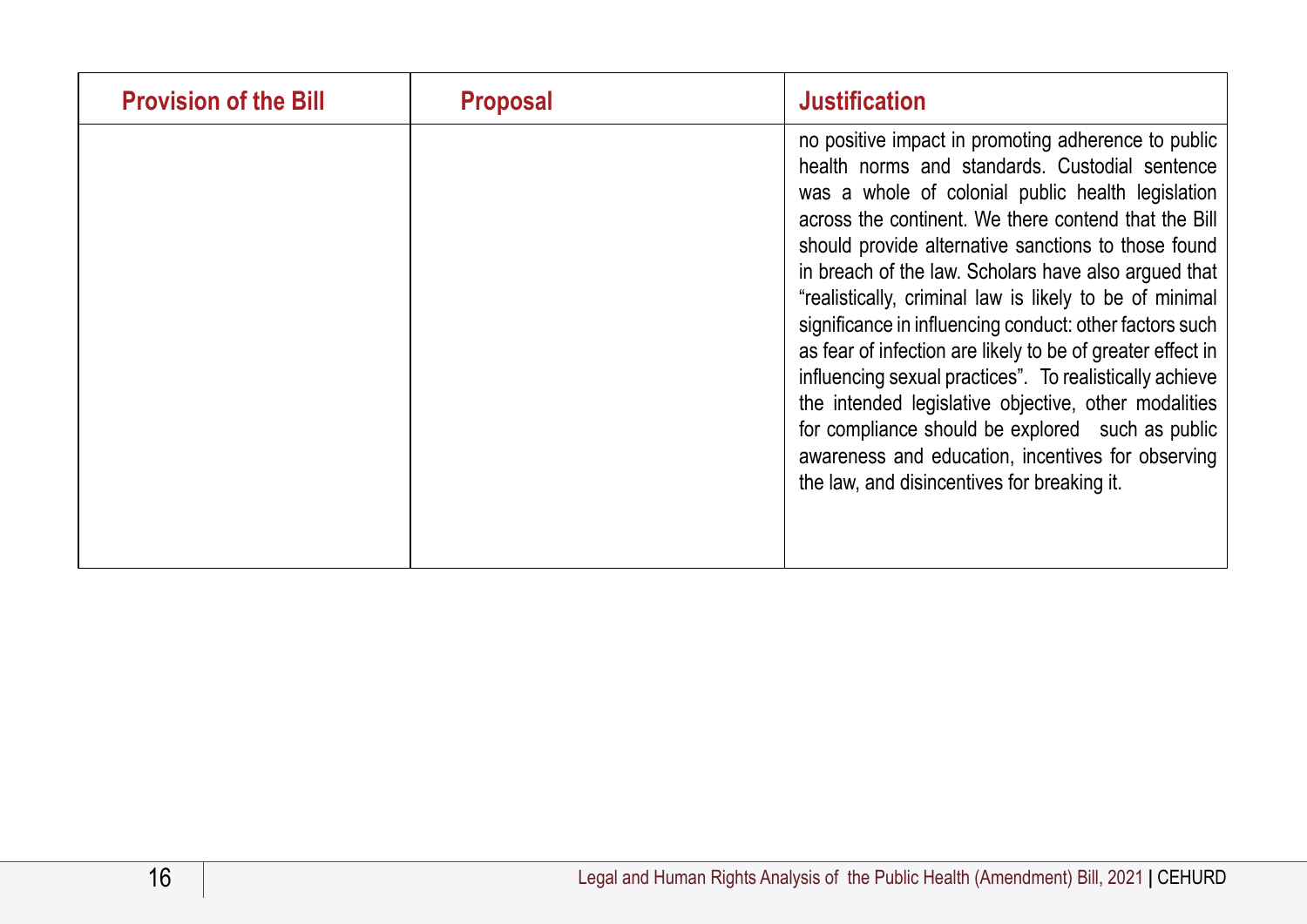# **7.0 AREAS FOR FURTHER AMENDMENT**

The other areas for further reform and consideration are highlighted below;

- 1. The Bill is focused on communicable diseases and there is need to have particular clauses on other public health issues such as Non-Communicable Diseases (NCDs) as these are increasingly becoming a public Health burden in the country. In addition, the Bill needs to legislate on public Health issues arising out of natural disasters for example floods, landslides in the country and diseases.
- 2. The right to health including free access to health care should be included in the Bill. Health is a fundamental aspect of life and social wellbeing of a person.
- 3. The powers of the Minister to make rules on control of infectious diseases are embedded in different parts of the Act and the Bill presents an opportunity for harmonization of such provisions.
- 4. Reconciliation of the Bill with other existing laws and policies

and these include, laws on data protection , access to information, policy on disaster management among others.

- 5. Insertion of clauses on regulation of marketing and dispensing of traditional or herbal medicines.
- 6. The State obligation on financing immunization, access to treatment and provision of basic needs during public health emergences has to be clearly defined in the Bill.
- 7. Responsibilities of individuals or groups in the prevention of diseases and promotion of public should be embedded in the Bill.
- 8. The Bill and the primary Act grant too much power to medical officers and this power may be used arbitrarily. The need for a fair hearing and principles of natural justice should be given due consideration.
- 9. Need to strike balance for the multiple interest of stakeholders affected by the Bill and the primary Act. For instance a